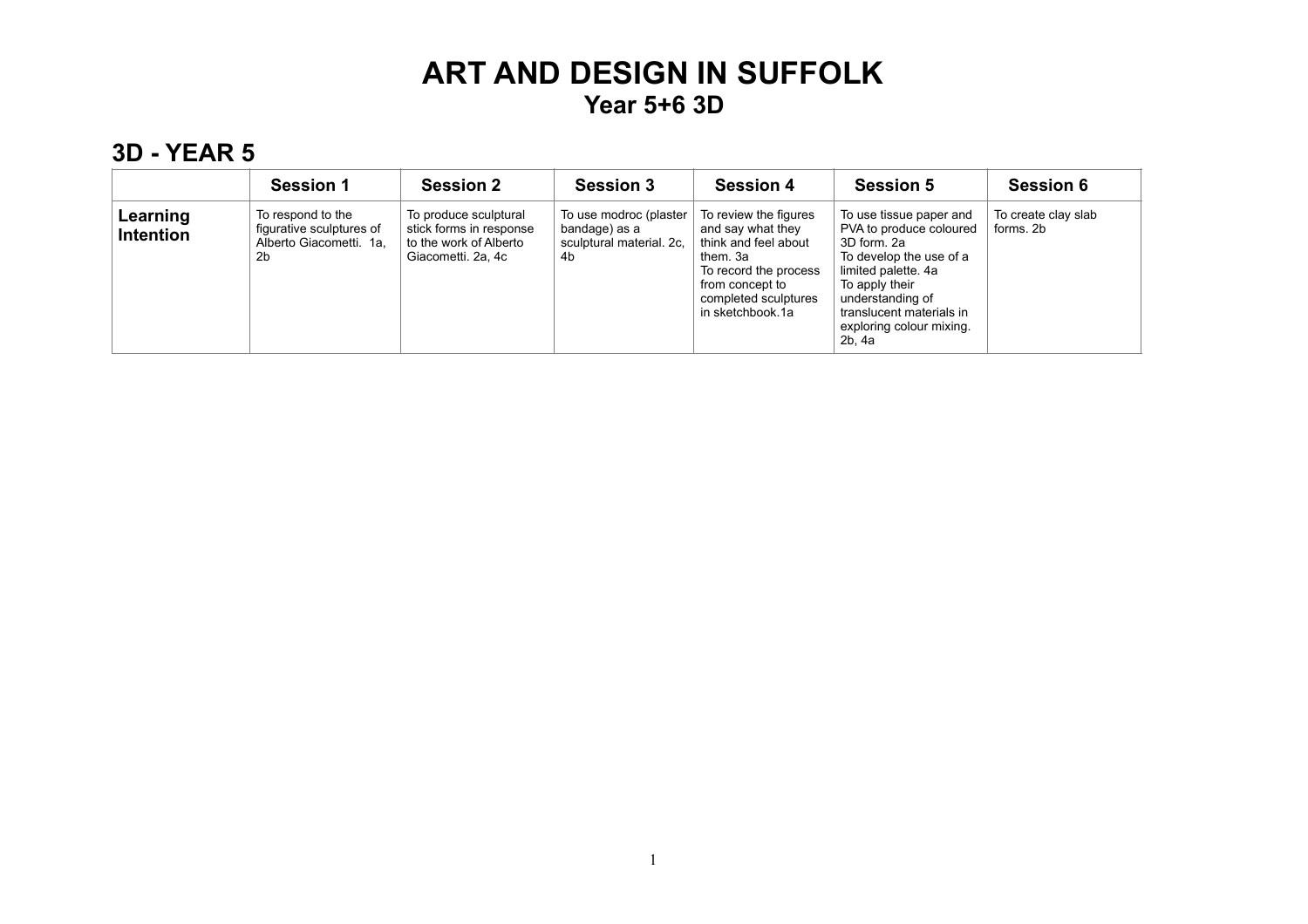| <b>Activity</b> | <b>3D MODROC FIGURE</b><br>Show the children<br>pictures of the work of<br>Alberto Giacometti.<br>Discuss the way he<br>presents the figure as a<br>'skeleton in space'.<br>Explain to the children<br>that they are going to<br>respond to his work by<br>making drawings of<br>figures in the distance.<br>Ask them to concentrate<br>on the overall form, not<br>the detail, encouraging<br>them to use the side of<br>the pencil to shade the<br>whole figure. Working in<br>pairs, at a distance from<br>each other (e.g. at each<br>end of the field) make<br>several drawings of their<br>partners in different<br>positions. In the<br>classroom review the<br>images and focus on the<br>points of movement<br>(joints) of the figures. | →<br>Explain to the children<br>that they are going to<br>make a 3D figure based<br>on their drawings from<br>session 1. Talk about<br>ways in which the figure<br>may show movement<br>and have different points<br>of contact with the<br>ground.<br>Model the process:<br>1. Select and join suitable<br>sticks with masking tape<br>to form the torso and<br>legs of the figure.<br>Support this with clay at<br>the base.<br>2.Add shoulders, arms.<br>hips and head using<br>more sticks to complete<br>the figures.<br>Record what they have<br>done in their<br>sketchbooks. | →<br>Model for the children<br>the process of<br>applying modroc<br>(plaster bandage) to<br>their figures. Explain<br>how to immerse small<br>strips of modroc into<br>water before draping<br>them over and around<br>the stick figures. Show<br>the children how to rub<br>and smooth the<br>modroc to achieve the<br>required finish.<br>Ask them to modify<br>their work as it<br>progresses.<br>Point out that as the<br>figure is covered it will<br>become heavier and<br>so it is easier to work<br>on the legs and torso<br>first, before the arms<br>and head, to improve<br>stability. | →<br>Ask the children to<br>complete any<br>remaining<br>modifications to their<br>sculpture.<br>Record the entire<br>process from concept<br>to completion in their<br>sketchbooks.<br>This should include<br>any ICT research<br>undertaken on the<br>work of Alberto<br>Giacometti.<br>Review the completed<br>work and take<br>photographs.<br>Ask the children to<br>suggest suitable<br>places and methods of<br>display for their work. | <b>TISSUE BOWL</b><br>Explain to the children<br>that they are going to<br>select a form to use as a<br>mould for a coloured<br>tissue bowl. Model the<br>process:<br>1. Cover the form with<br>cling film and fasten with<br>masking tape.<br>2 Encourage the children<br>to use a limited palette in<br>selecting and tearing<br>coloured tissue into small<br>pieces.<br>3. Coat the cling film<br>surface with PVA glue<br>and exploit the<br>translucent nature of the<br>tissue, highlighting the<br>range of colours created<br>through overlapping.<br>5. Cover the finished bowl<br>with a last layer of PVA.<br>6. Remove bowl when the<br>glue is dry and trim away<br>cling film.<br>Adapt and modify work in<br>progress | <b>SLAB FORMS</b><br>Model the process:<br>1. Give the children a<br>piece of clay and ask<br>them to roll it into a slab.<br>(Yr 3)<br>2 Use contrasting colour<br>clay to inlay a design into<br>the slab. $(Yr 3)$<br>4. Roll a piece of clay to<br>make a base.<br>5. Cut one of the long<br>sides of the inlayed slab<br>to give a straight edge.<br>Place face down (on<br>paper).<br>6. Wrap a cardboard tube<br>in newspaper, then wrap<br>the clay slab around this<br>and smooth the join with<br>the fingers.<br>7. Lift the wrapped slab<br>and place it over the<br>ready-made clay base.<br>8. Trim the base to fit and<br>smooth the join.<br>9. Carefully remove tube<br>from the newspaper.<br>10. Remove the<br>newspaper from the<br>wrapped slab. |
|-----------------|--------------------------------------------------------------------------------------------------------------------------------------------------------------------------------------------------------------------------------------------------------------------------------------------------------------------------------------------------------------------------------------------------------------------------------------------------------------------------------------------------------------------------------------------------------------------------------------------------------------------------------------------------------------------------------------------------------------------------------------------------|--------------------------------------------------------------------------------------------------------------------------------------------------------------------------------------------------------------------------------------------------------------------------------------------------------------------------------------------------------------------------------------------------------------------------------------------------------------------------------------------------------------------------------------------------------------------------------------|---------------------------------------------------------------------------------------------------------------------------------------------------------------------------------------------------------------------------------------------------------------------------------------------------------------------------------------------------------------------------------------------------------------------------------------------------------------------------------------------------------------------------------------------------------------------------------------------------|------------------------------------------------------------------------------------------------------------------------------------------------------------------------------------------------------------------------------------------------------------------------------------------------------------------------------------------------------------------------------------------------------------------------------------------------|---------------------------------------------------------------------------------------------------------------------------------------------------------------------------------------------------------------------------------------------------------------------------------------------------------------------------------------------------------------------------------------------------------------------------------------------------------------------------------------------------------------------------------------------------------------------------------------------------------------------------------------------------------------------------------------------------------------------------------------|-----------------------------------------------------------------------------------------------------------------------------------------------------------------------------------------------------------------------------------------------------------------------------------------------------------------------------------------------------------------------------------------------------------------------------------------------------------------------------------------------------------------------------------------------------------------------------------------------------------------------------------------------------------------------------------------------------------------------------------------------------------------------|
|-----------------|--------------------------------------------------------------------------------------------------------------------------------------------------------------------------------------------------------------------------------------------------------------------------------------------------------------------------------------------------------------------------------------------------------------------------------------------------------------------------------------------------------------------------------------------------------------------------------------------------------------------------------------------------------------------------------------------------------------------------------------------------|--------------------------------------------------------------------------------------------------------------------------------------------------------------------------------------------------------------------------------------------------------------------------------------------------------------------------------------------------------------------------------------------------------------------------------------------------------------------------------------------------------------------------------------------------------------------------------------|---------------------------------------------------------------------------------------------------------------------------------------------------------------------------------------------------------------------------------------------------------------------------------------------------------------------------------------------------------------------------------------------------------------------------------------------------------------------------------------------------------------------------------------------------------------------------------------------------|------------------------------------------------------------------------------------------------------------------------------------------------------------------------------------------------------------------------------------------------------------------------------------------------------------------------------------------------------------------------------------------------------------------------------------------------|---------------------------------------------------------------------------------------------------------------------------------------------------------------------------------------------------------------------------------------------------------------------------------------------------------------------------------------------------------------------------------------------------------------------------------------------------------------------------------------------------------------------------------------------------------------------------------------------------------------------------------------------------------------------------------------------------------------------------------------|-----------------------------------------------------------------------------------------------------------------------------------------------------------------------------------------------------------------------------------------------------------------------------------------------------------------------------------------------------------------------------------------------------------------------------------------------------------------------------------------------------------------------------------------------------------------------------------------------------------------------------------------------------------------------------------------------------------------------------------------------------------------------|

**3D – YEAR 5**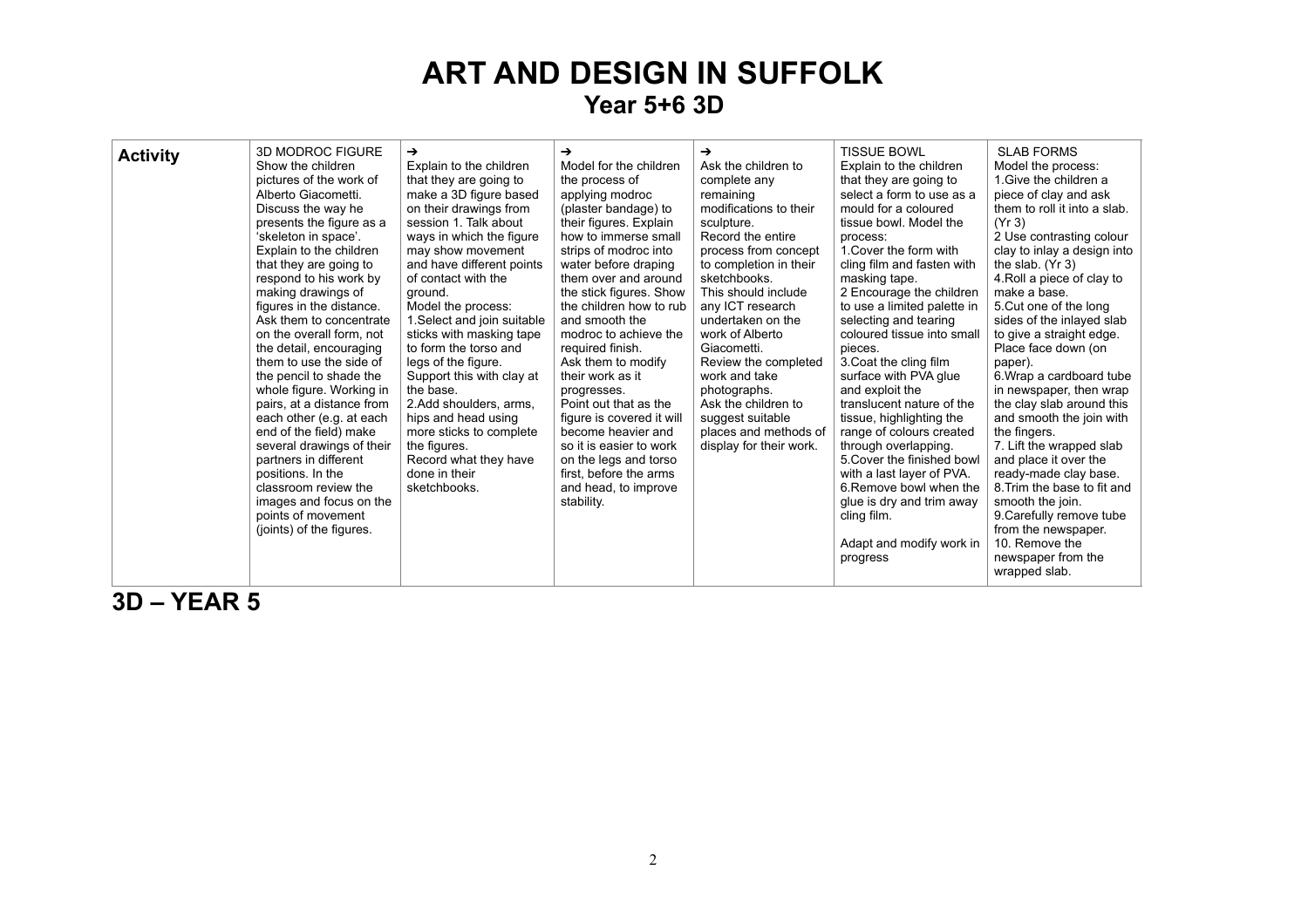| Skills,<br>concepts,<br>Knowledge and<br>understanding | Producing drawings of<br>figures to describe<br>form not detail.<br>Responding to the<br>work of a famous<br>artist. | Developing and<br>applying<br>understanding of the<br>work of Alberto<br>Giacometti in the<br>production of<br>individual figurative<br>sculptural forms. | Developing<br>understanding of<br>modroc (plaster<br>bandage) as a<br>sculptural material. | Recording ideas and<br>processes used in the<br>development of their<br>sculptures.<br>Reviewing own work<br>and that of others. | Developing an<br>understanding of the<br>translucent nature of<br>tissue paper.<br>Using PVA glue and<br>tissue to produce a<br>paper form. | Applying previously<br>learned techniques<br>and processes.<br>Construction<br>techniques using clay<br>slabs. |
|--------------------------------------------------------|----------------------------------------------------------------------------------------------------------------------|-----------------------------------------------------------------------------------------------------------------------------------------------------------|--------------------------------------------------------------------------------------------|----------------------------------------------------------------------------------------------------------------------------------|---------------------------------------------------------------------------------------------------------------------------------------------|----------------------------------------------------------------------------------------------------------------|
|--------------------------------------------------------|----------------------------------------------------------------------------------------------------------------------|-----------------------------------------------------------------------------------------------------------------------------------------------------------|--------------------------------------------------------------------------------------------|----------------------------------------------------------------------------------------------------------------------------------|---------------------------------------------------------------------------------------------------------------------------------------------|----------------------------------------------------------------------------------------------------------------|

| <b>Vocabulary</b>       | <b>Distance</b><br>Shading<br>Movement<br>Joints<br>Position                                                                     | Suitable<br>Supported<br>Sculptural<br>Figurative | Modroc<br>Wrapping<br>Smooth<br>Plaster                                  | Process<br>Record                                                                                            | Tearing<br>Limited palette<br>Translucent<br><b>Brushing</b><br>Form                       | Technique<br>Inlay<br>Trim<br>Smooth<br>Wrapped                                                                            |
|-------------------------|----------------------------------------------------------------------------------------------------------------------------------|---------------------------------------------------|--------------------------------------------------------------------------|--------------------------------------------------------------------------------------------------------------|--------------------------------------------------------------------------------------------|----------------------------------------------------------------------------------------------------------------------------|
| <b>Curriculum links</b> | Science – points of<br>movement of the<br>body,<br>PE - positions of the<br>body, points of<br>balance.                          | Science- as previous<br>session.                  | Science – change of<br>state.                                            | Literacy-recording<br>processes,<br>ICT-research skills.                                                     | Literacy- following<br>instructions.<br>Science -<br>translucency                          | Literacy - following<br>instructions,<br>D&T- containers                                                                   |
| <b>Resources</b>        | Drawing pencils,<br>Sketchbooks.<br>Alberto Giacometti<br><b>Sainsbury Centre for</b><br><b>Visual Arts UEA</b><br>Google Images | Sticks,<br>Masking tape,<br>Clay for bases        | Modroc.<br>Scissors,<br>Water trays (ice<br>cream tubs).<br>Sketchbooks. | Sketchbooks.<br>Alberto Giacometti<br><b>Sainsbury Centre for</b><br><b>Visual Arts UEA</b><br>Google Images | Tissue paper,<br>PVA. Glue,<br>Old brushes.<br>Bowl forms.<br>Cling film,<br>Masking tape. | $Clav - red$ , white or<br>buff,<br>Rolling – pins,<br>Guides (1cm junior<br>wood pack),<br>Cardboard tubes.<br>Newspaper. |
| Time                    | 1 hour                                                                                                                           | 1 hour                                            | 1 hour                                                                   | 1 hour                                                                                                       | 1 hour                                                                                     | 1 hour $+$                                                                                                                 |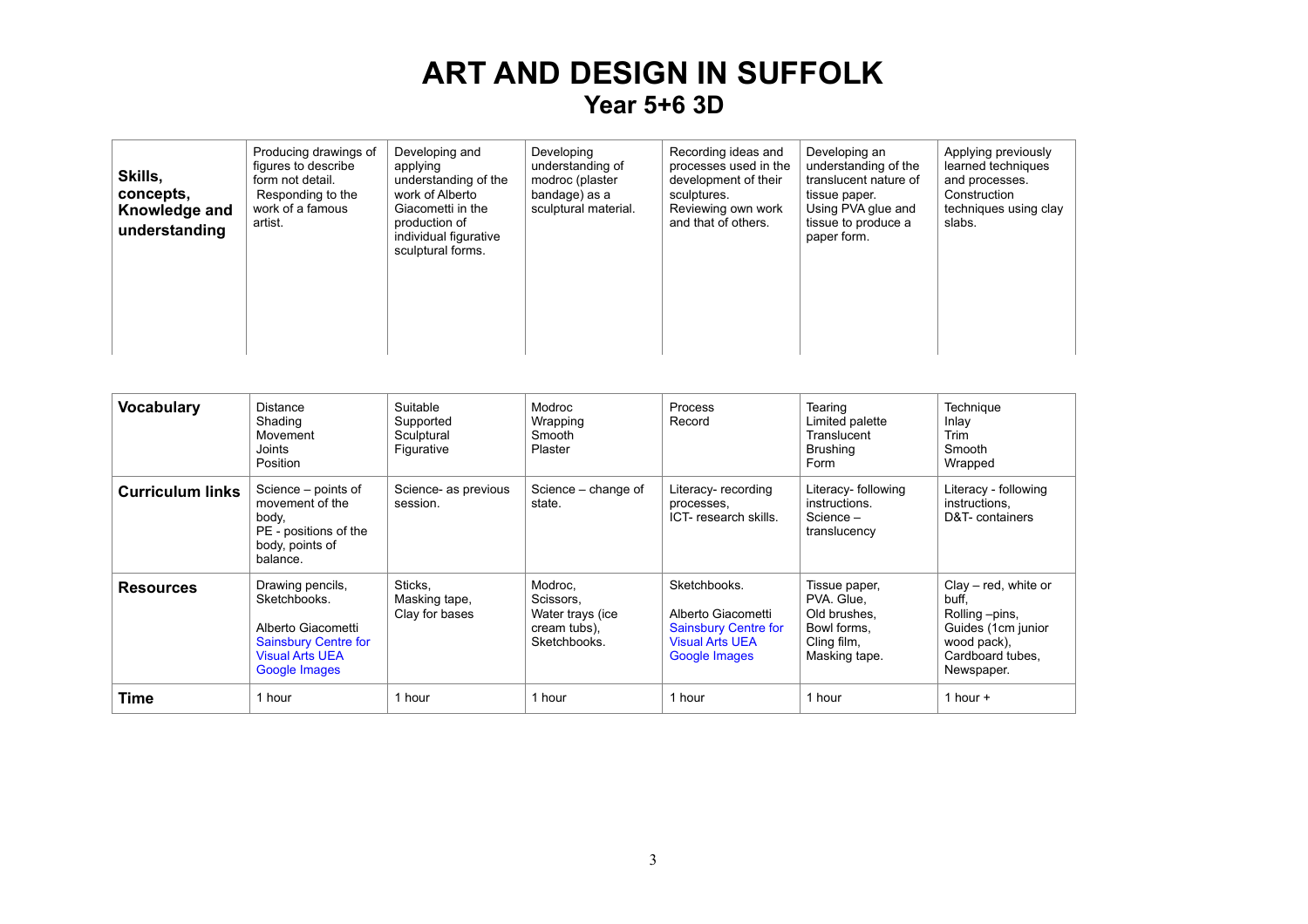#### **3D – YEAR 5**

| <b>Expectations</b>                                                                                                                                                                                                                                                                 | <b>Names</b> | <b>Next Steps</b> |  |
|-------------------------------------------------------------------------------------------------------------------------------------------------------------------------------------------------------------------------------------------------------------------------------------|--------------|-------------------|--|
| Some children will have made limited progress. They will be able to<br>experiment with materials tools and techniques. Explore ideas and<br>make 3D forms. Discuss similarities and differences between their own<br>and others' work and suggest ways of improving their own work. |              |                   |  |

| Most children will be able to  explore shape, form and decoration<br>using a range of 3D materials. Work from source material and<br>experiment with and combine materials and processes to make 3D<br>forms. Compare and discuss ideas, methods and ways of working in<br>others' work, relating these to their own ideas. Adapt and improve their<br>work as it progresses. | <b>YEAR 6 - 3D UNIT</b> |
|-------------------------------------------------------------------------------------------------------------------------------------------------------------------------------------------------------------------------------------------------------------------------------------------------------------------------------------------------------------------------------|-------------------------|

| Some children will have progressed further. They will be able to<br>to develop ideas through selecting and responding to visual and other<br>reference material. Manipulate materials, tools and techniques to<br>develop and extend their ideas for 3D forms. Analyse ideas, methods<br>and approaches used in their own and others' work and relate this to<br>their intentions. Adapt and refine their work combining visual and tactile<br>qualities and matching these to their ideas and intentions. |  |
|------------------------------------------------------------------------------------------------------------------------------------------------------------------------------------------------------------------------------------------------------------------------------------------------------------------------------------------------------------------------------------------------------------------------------------------------------------------------------------------------------------|--|